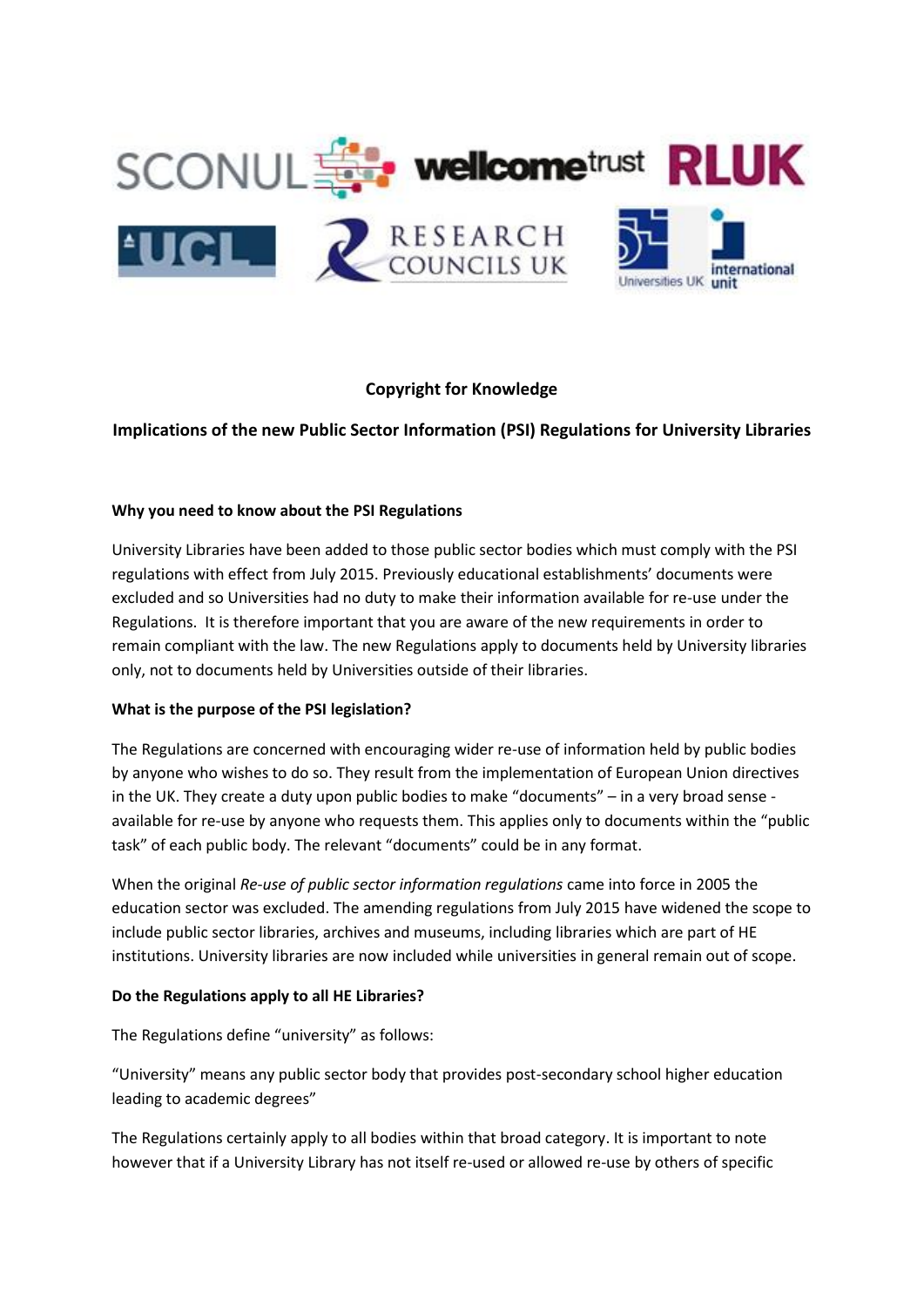documents which fall within its Public Task then it is not obliged to allow re-use of those documents in response to a request.

### **Implications for charging and exclusive licences**

Central to the Regulations is the intention to create **a level playing field** so that if an HE Library makes information (arising from its public task) available to one person to re-use then it is obliged to make the same information available to anyone else who requests it for a similar purpose and to do so under similar terms. If the University library has re-used the information itself, then again it is required to allow others to re-use the same information for equivalent purposes under the same terms and conditions.

There is a general requirement for public bodies to make information available for re-use at marginal cost so that charges will not be a barrier to re-use. There is an exception for Libraries, Museums and Archives which allows them to add a reasonable return on investment. This means for example that when charging to make a digitised collection available for re-use the level of charging could take into account the resources which have been devoted to conservation and digitisation.

The Regulations prevent public bodies from signing exclusive contracts enabling exclusive re-use of material by another party (unless it is necessary for the provision of a service in the public interest). In the case of cultural institutions such as university libraries there is an exception allowing exclusive agreements lasting for a limited period in order for example to achieve digitisation of significant collections.

### **What is our "Public Task"?**

Information which falls **within the public task** is covered by the Regulations and could be made available for re-use under them but this is not the case for information which falls outside the public task. For that reason it is essential that each HE library should create a statement defining its public task. The exclusion for non-public task material is only available where the scope of the public task is "transparent and subject to review".

The public task relates to the core functions of the Library. The style and detail of the public task statement are a matter for each public body and there is no prescribed format. On the other hand the statement must be made public and be open for challenge if others think it is inaccurate or incomplete.

The National Archives (TNA) offer detaile[d Guidance on public task statements](http://www.nationalarchives.gov.uk/information-management/re-using-public-sector-information/about-psi/public-task/) on their website. The statement may be equally important in deciding which information you are **not** obliged to make available for re-use because it falls **outside** the public task. Providing a lending service to students may be part of your public task for example whereas the management of the library's café is likely to be outside the public task.

### **Limitations on the public task information which must be made available for re-use**

Only **accessible** information must be made available for re-use. Material containing personal data of living individuals is subject to Data Protection considerations and therefore it is not "accessible".